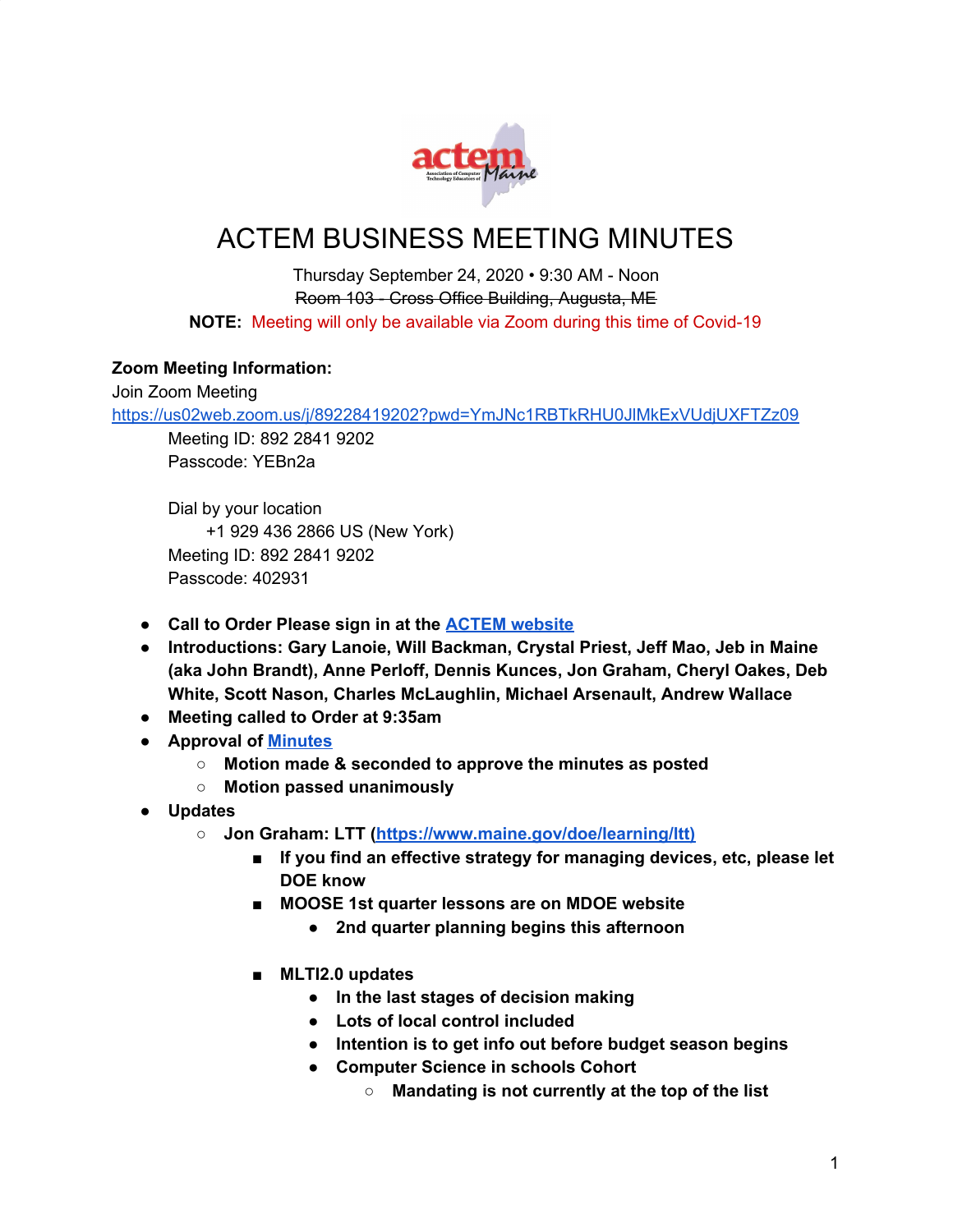- **○ Lots of work still being done**
- **○ Emma Bank of DOE is spearheading this work**
- **○ No Representative at meeting. No one present has any updates Long. Data Systems (Data & Reporting | [Department](https://www.maine.gov/doe/data-reporting) of Education)**
- **○ E-Rate Updates ([E-Rate\)](http://erate.networkmaine.net/)**

**September 24, 2020 ACTEM Business Meeting Anne Perloff**

# **E-Rate Updates**

#### **1. FY2020 Funding Waves**

Most – but not all - funding decision commitment letters for FY2020 have been issued. If you still have an FRN under review, contact your PIA reviewer for a status report. Wave 1 was issued on May 9 and Wave 21 was issued on September 17. To date, about 84% of FRNs filed by Maine applicants have received an FCDL.

## **2. OnePortal Multifactor Authentication**

If you have not set this up multi-factor authentication for OnePortal to access EPC and BEARs, make sure you take care of it soon. You don't want to have to stop and do it when you are up against a program deadline.

## **3. Upcoming Forms and Deadlines**

## **a. FY2020 Form 486**

Every FRN on every Form 471 for which you receive an FCDL must be included on a Form 486 to indicate the start of services. As your various FRNs are likely to appear in different funding waves, you may very well end up with different Form 486 deadlines. Keep track of the deadline for each FRN because if your Form 486 is late, USAC will deduct a portion of your approved funding.

Deadlines:

For those FRNs in the early funding waves dated prior to July 1 (assuming services start on July 1):

October 29, 2020

For those FRNs with an FCDL dated July 1 or later: 120 days after the date of the FCDL or the start of services (whichever is later)

#### **b. FY2019 BEAR Forms**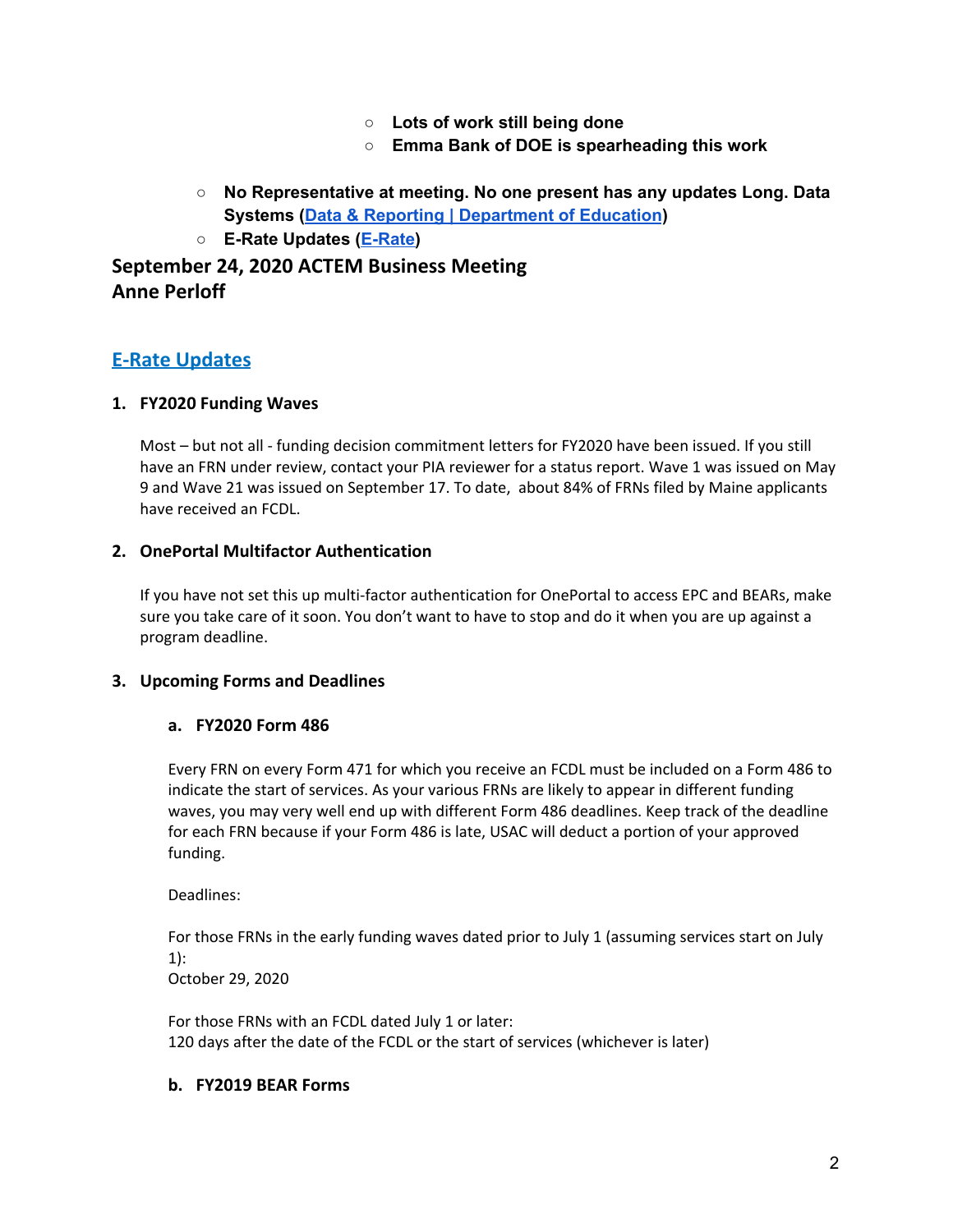Once you have received an FCDL, have filed a Form 486, and have paid the bill(s) associated with the BEAR request for reimbursement, you may file your BEARs as often as you desire (monthly, quarterly, once a year) up to your funding commitment dollar amount.

Normal Deadline: October 28, 2020 Extended Deadline due to COVID-19: February 25, 2021

# **4. FY2021**

## **a. FY2021 Form 470**

The FY2021 Form 470 is available in EPC. You must file a Form 470 if you want to receive E-Rate for FY2021 and have an expiring contract or want to request reimbursements for new products or services. The deadline for this form is to be determined.

USAC has released a Category 2 Budget Tool for FY2021-FY2025: <https://opendata.usac.org/E-rate/E-rate-C2-Budget-Tool-FY2021-/8z69-hkn7>

The best place to get info about Category 2 Budgets is on my website [\(http://erate.networkmaine.net/](http://erate.networkmaine.net/)). There is a guide linked from the home page.

#### **b. FY2021 Administrative Window**

The Administrative Window will likely run November to January. During this window, you should update your enrollment and NSLP numbers in EPC before profiles are locked down just before the FY2021 Form 471 Filing Window, particularly if you are filing for Category 2. Be aware that there also may be some required updates you will need to make due to the new Category 2 Budget rules. I will let you know if and when I find out more from USAC.

#### **c. FY2021 Form 471 Window**

For planning purposes, operate under the assumption that the Form 471 filing window will in January and close in March.

# **Networkmaine Updates**

## **1. Pre-Enrollment**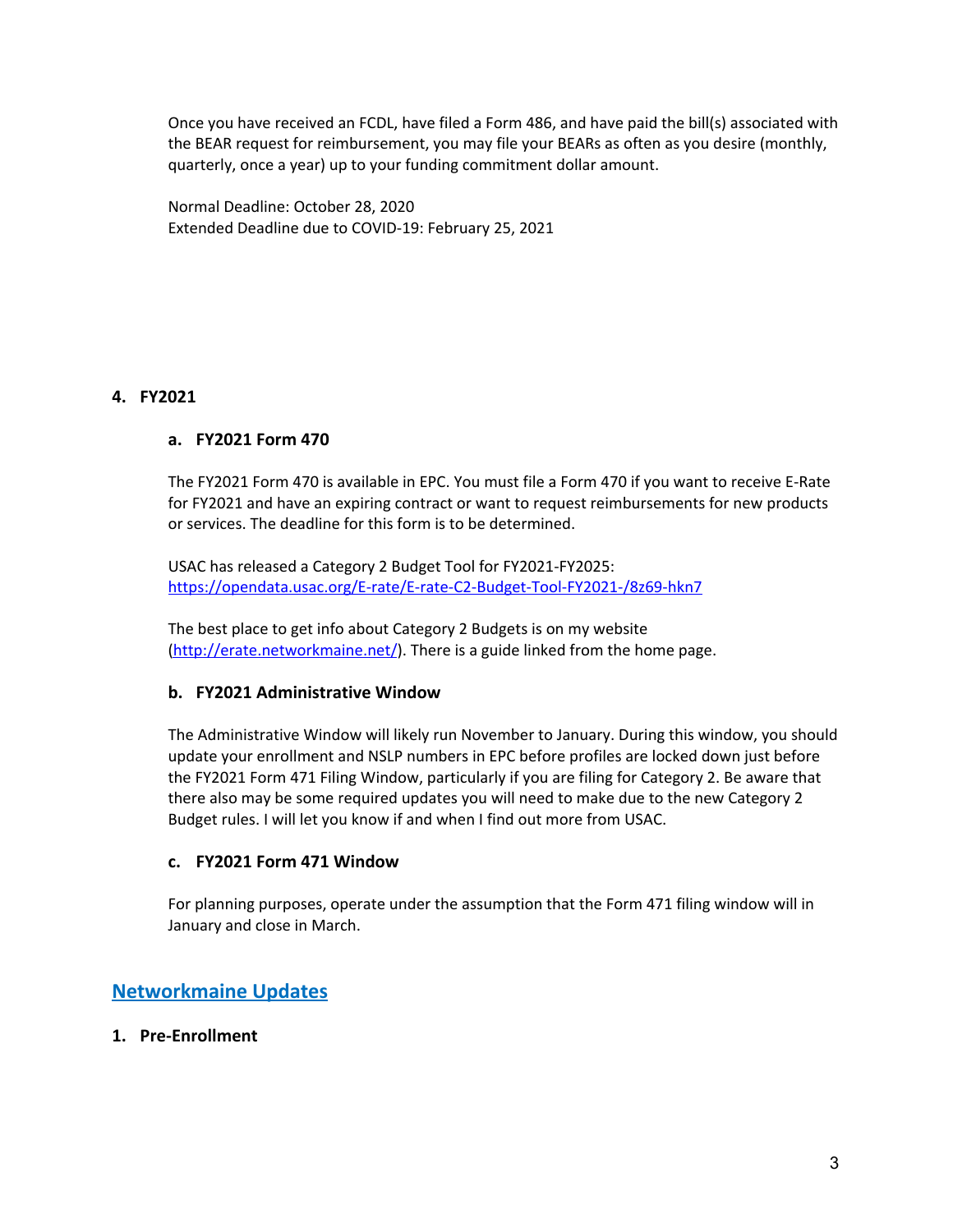Pre-Enrollment will be held October 19 - November 6. Pre-enrollment is only for those sites that do not report free and reduced lunch numbers to the DOE or otherwise need to complete an Alternative Discount Mechanism Form.

# **2. Enrollment**

Enrollment was held this summer. Thanks to everyone for getting this done off-schedule. There will not be any enrollment activities in January.

- **○ Networkmaine Updates:**
	- **■ No representatives but W. Backman is on advisory**
	- **■ A lot of behind the scenes work going on to keep internet costs down for schools and to carry debt until issues can be resolved**
- **○ MEA Testing (Maine [Comprehensive](https://www.maine.gov/doe/Testing_Accountability/MECAS) Assessment System (MECAS) | [Department](https://www.maine.gov/doe/Testing_Accountability/MECAS) of Education)**
	- **■ No representative present**
	- **■ Lots of rumors, no facts, need federal waiver to forgo the requirement**
- **○ ACHIEVE Award [\(ACHIEVE](http://www.actem.org/AchieveAward) Award)**
	- **■ No report today**
- **○ Tech Integrator's Group**
	- **■ Many members are presenting at ACTEM**
	- **■ Expect to set up regular meetings sometime next month**
	- [https://sites.google.com/actem.org/techintegratorscoaches/info-for](https://sites.google.com/actem.org/techintegratorscoaches/info-for-districts)**[districts](https://sites.google.com/actem.org/techintegratorscoaches/info-for-districts)**
	- **■ Join Google Group for Calendar Invites**
- **○ METDA**
	- **■ No representative available**
- **● Reports**
	- **○ Dennis Kunces: Professional Development Reimbursement**
		- **■ So far 11 members have applied for the program**
		- **■ 5 are carryovers from last year's ISTE requests that the ACTEM Board agreed to carryover their applications to this school year. If they wish to attend with reimbursement they can do so without a new application. ISTE will be on-line only this year and will be held in early December.**
		- **■ Funds paid out and encumbered total \$1,925 \$400 paid and \$1,525 encumbered**
		- **■ 1 person reimbursed \$ 400**
		- **■ 3 persons had events canceled, or did not attend or did attend but did not provide any documentation or follow-up.**
		- **■ 5 ISTE carryovers at a maximum of \$195 each which is the maximum on-line attendance rate**